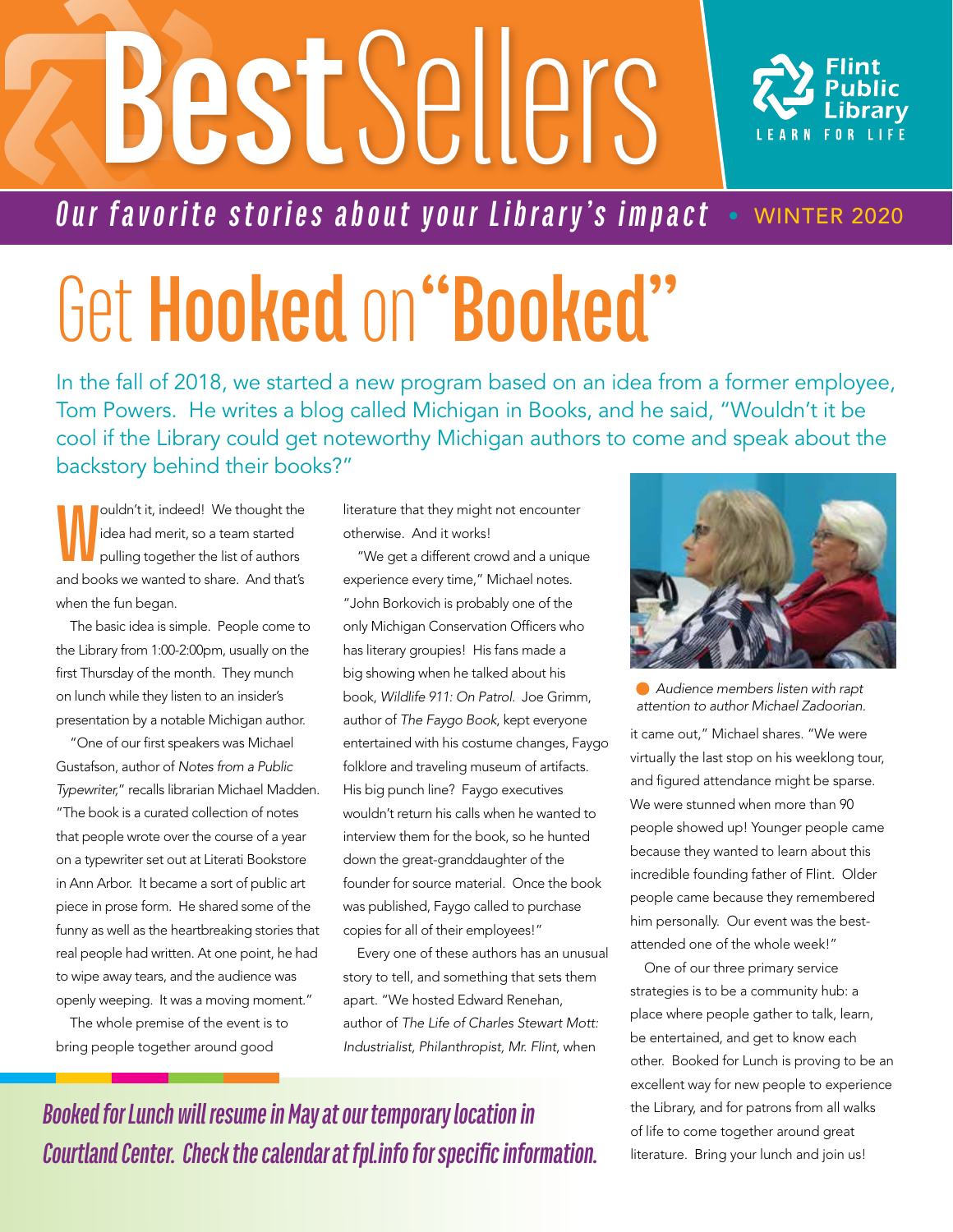### **Best**Sellers

### **"When You Tell** Them, **They're** In!"

"I never knew Flint Public Library needed philanthropy before I got involved with them," Jane Worthing notes. "It was a huge learning for me to find out that tax dollars don't do it all."

**J** ane is no stranger to libraries! "My mom would tell you I was a voracious reader," she remembers. "I would get so immersed in what I was reading, I would lose track of everything going on around me. I spent a lot of time as a teenager at the Cultural Center, and that's how I got to know the Library as a reader."

"My aha moment came when I attended the first Learn for Life Luncheon," Jane recalls. "I thought I knew what a library does and how it's funded. Turns out I had no idea about how many great services Flint Public Library provides to our community as well as to the county. I didn't know that they're not part of Genesee District Library. And I really didn't understand that they depend on philanthropy to deliver many of those services."

Jane is the President/CEO of Genesee Packaging, and she is learning firsthand about how important the Library is to people like her employees. "Many of my employees don't have access to computers," she observes. "The Library is a huge resource to help people build a resume, get a job, and access electronic information. It's books, but it's a whole lot



#### *Jane Worthing is a lifelong book lover!*

more! It doesn't cost anything to go there for all of these amazing family experiences. The enrichment is powerful…and free!"

Now Jane is an enthusiastic donor and supporter of the Library. "I volunteer as a host for the Learn for Life Luncheon every year," she says. "I try to invite different

people each time. It's such a great way to introduce new donors to the Library. The event is short and sweet, but extremely effective. Most people can slide a lunch into their schedule. It helps broaden the donor base, and get a cross-section of the community involved in the Library's mission."

What's the payoff? "This luncheon helps donors understand the importance of the Library and what it can do for their family and neighbors. Usually, once you tell the story, people are in. They just didn't know!"

*Have your own aha moment! Contact Ashoka Rao at 810.249.2040 or arao@fpl.info to get a behind-the-scenes look at the Library's impact.*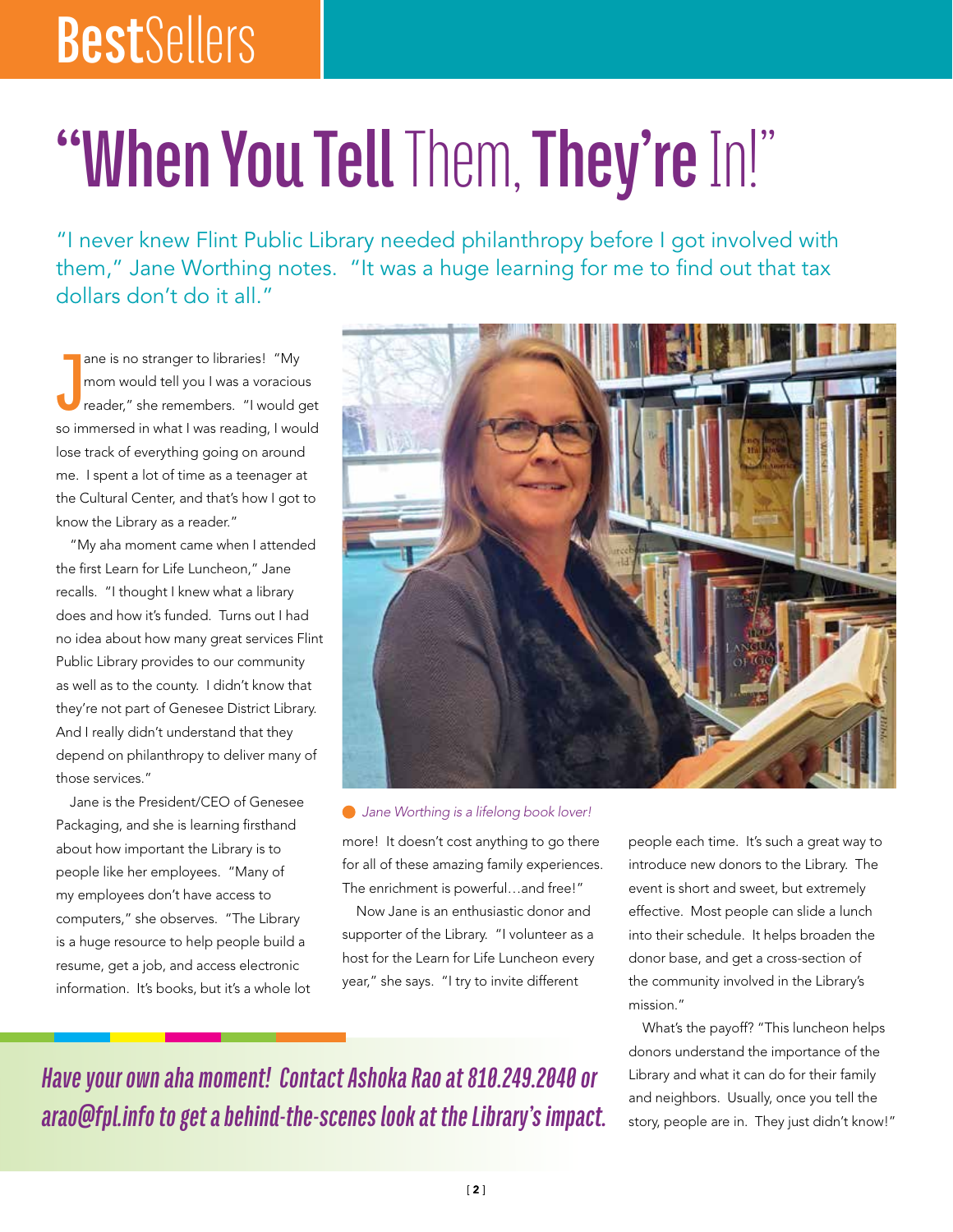# All-**Encompassing Energy** At Library Concerts

What will draw strangers together, get them clapping and dancing with no thought about how they look? We know at least one thing with that kind of power, and that's music.

**66** Music is a universal language,<br>and live music packs a special energy punch," says Leslie and live music packs a special energy punch," says Leslie Acevedo, Director of Library Operations for Flint Public Library. "I love seeing kids jumping up and down, and older folks lighting up as they belt out the lyrics from songs of their youth. People who come to our concerts are just plain happy!"

So why does the Library think it's important to provide free concerts? "This is another example of how we tailor our services to this community," Leslie says. "We have an extensive and well-used music collection featuring almost every genre imaginable. But cost is a large barrier that prevents many people from enjoying a live musical performance. It can be \$100 or more to take a family to a concert. Thanks to a very generous grant from the A. G. Bishop Trust, we can provide equitable access to experiences that unite and move us. As a result, these concerts enrich 1,000 or more people each year. And if they find a genre they like, we often have more of it in our collection so they can continue to enjoy it."

Flint Public Library hosts concerts every month, usually featuring Michigan performers. Our classroom concerts are designed for young kids to expand their experiences. We use grant dollars to bus students from Flint and surrounding communities to the Library so they can experience music and musicians up close.

"Kids aren't shy!" Leslie says. "They want to participate, to dance, to touch the instruments, and even play them. They're learning to move to a beat, sing, rhyme, and follow directions. And none of it feels like school! Along the way, they're rubbing shoulders with kids they might not otherwise meet."

Family concerts are designed for everyone. Grandparents, parents, kids… all can come for an hour of family time in a comfortable, welcoming environment. "It is important for generations to feel connected to each other," Leslie notes. "When you have grandpa teaching line dance moves to his grandkids, that's a special moment. When parents can laugh and sing with their kids, that's important."

"Concerts are an extension of the living room," Leslie says simply. "We bring families and strangers together to laugh, sing, talk and get involved. Music is social. It supports learning. It's another way the Library can serve a bigger slice of the community."



 *Kids from all over Genesee County get into the music during Classroom Concerts.*